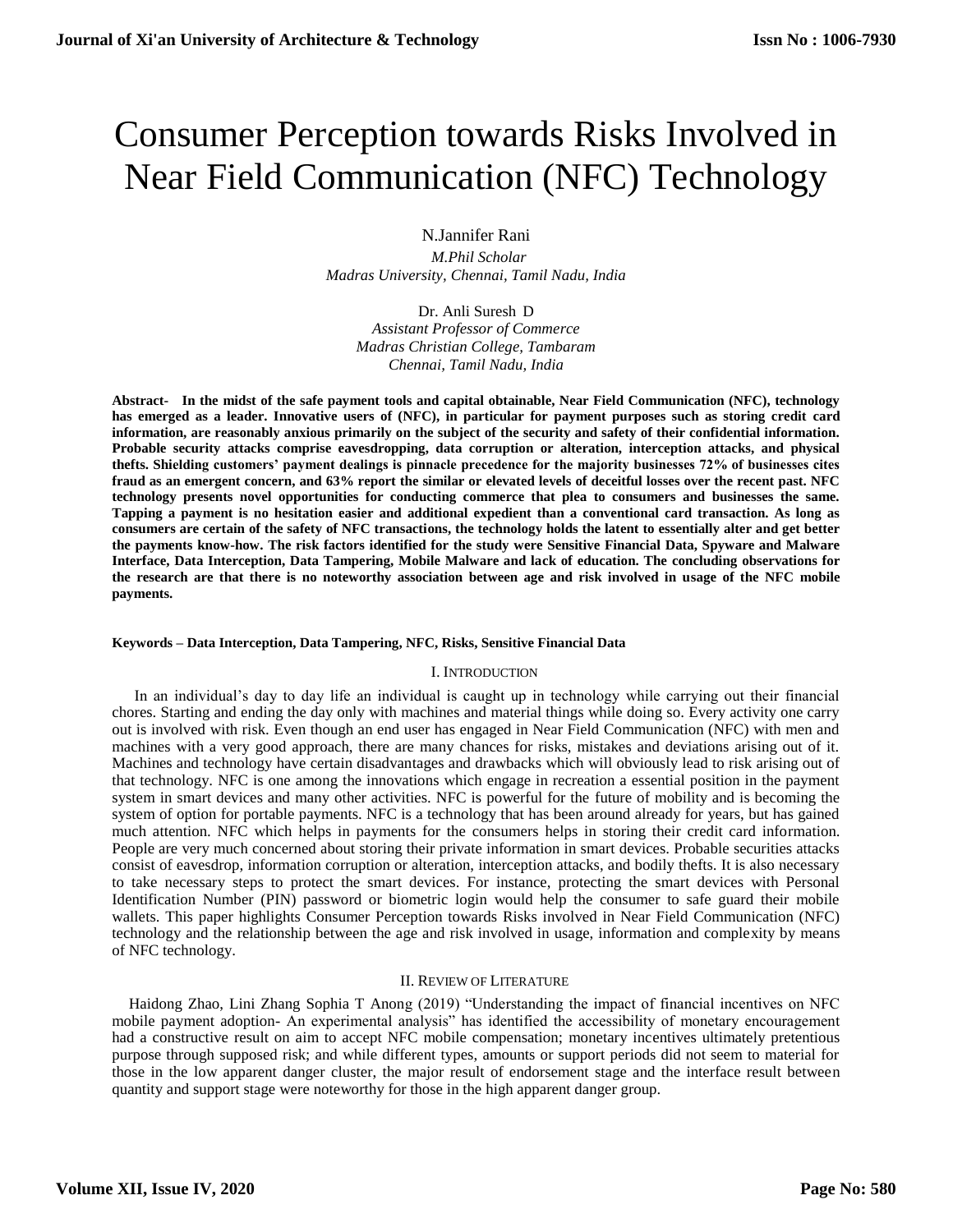# **Journal of Xi'an University of Architecture & Technology**

Hassan Almahdi, Shajahan Shamsudeen, Nasser Khalufi (2018) in their study "A Study on Customers' Perception and Marketing Effectiveness of Proximity Marketing Communications on NFC and SMS-CB Enabled Mobile Phones in USA" has identified that the newest in sequence on new manufactured goods arrival, cost and brands in the nearness advertising interactions on NFC and SMS-CB enabled mobile phones, proximity marketing message credibility, authenticity and trust upon the retailer and assurance were the significant antecedents of marketing effectiveness.

Hongxiu Li (2018) in their study "Understanding the factors driving NFC-enabled mobile payment adoption: An Empirical Investigation." has identified perceived usefulness and perceived risk do not affect the use intention significantly in adopting mobile payments among consumers

Yong Liu, Vassilis Kostakos, Shengli Deng (2016) in their study "Risk of using NFC mobile payments investigating the moderating effects of demographic attitudes" has determined various types of risk like seclusion risk, presentation risk, monetary risk, emotional risk. They have also noted that seclusion and emotional risk as the most significant danger size for the NFC mobile payments.

Iviane Ramos De Luna, Francisco Montoro-Ríos Francisco Liébana-Cabanillas, Joao Gil De Luna (2016) in their study "NFC technology acceptance for mobile payments" has identified that approach, individual modernism in IT and apparent value are determinants of prospect purpose to use the NFC technology.

# III. RESEARCH GAP

Review of literature suggests that many records of studies have been carried out to study the NFC and its impacts. Researchers have also analyzed the monetary factors, emotional aspects and also the communal factors. Many research studies have focused on the NFC Applications in devices for other uses but very little research study has been done on payment methods through NFC. There were no research studies based on the consumer's aspect towards the risk factors while using the NFC technology. This study has looked into the consumer's perception and also on the payment method aspects towards the risk enabling factors while using NFC.

# IV. OBJECTIVES OF THE STUDY

- To determine the consumer perception towards risk involved while using the NFC technology.
- To find out the relationship between the age and risk involved in usage, information and complexity by means of NFC technology.

# V. RESEARCH METHODOLOGY

Table – 1 Methodology Description

| Research Design               | Descriptive                                                                                  |
|-------------------------------|----------------------------------------------------------------------------------------------|
| Sampling area                 | Chennai city                                                                                 |
| Sample Size                   | 100                                                                                          |
| <b>Research Instrument</b>    | Self-designed structured printed questionnaire with scored using a five - Point Likert scale |
| Collection of Data            | Primary data-questionnaire; survey of individual ideas<br>Secondary data- Journals           |
| Period of Study               | June 2019 to October 2019                                                                    |
| <b>Statistical Techniques</b> | Correlation analysis, Regression Analysis, and Cronbach's alpha.                             |

# VI. HYPOTHESIS FOR THE STUDY

- H01- There is no significant relationship between age and risk involved in usage by means of NFC technology.
- H02-- There is no significant relationship between age and risk involved in Information by means of NFC technology.
- H03- There is no significant relationship between age and risk involved in Complexity by means of NFC technology.
- H04- There is no significant relationship between income and risk involved in Sensitive Financial Data for using the NFC technology.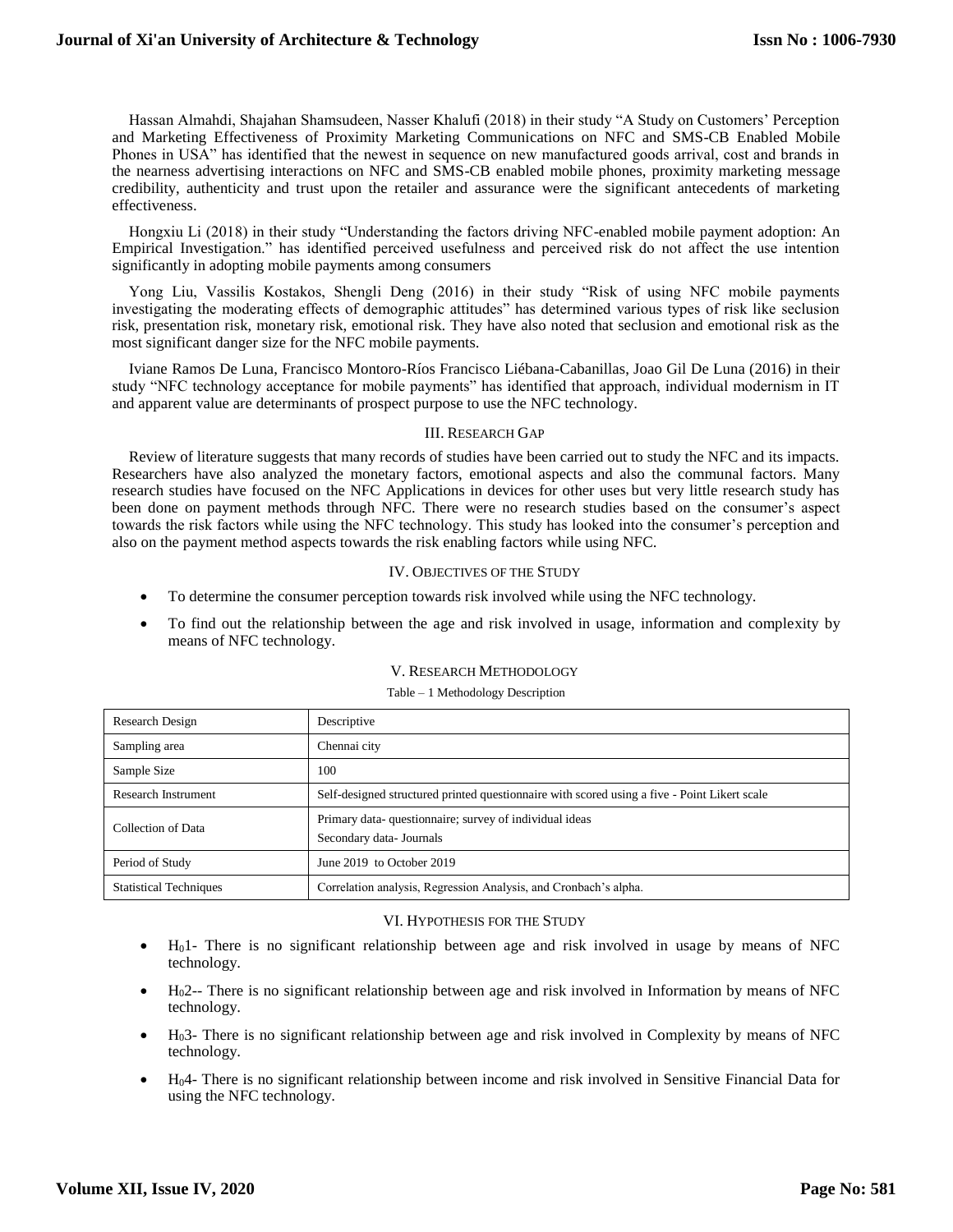- H05- There is no significant relationship between income and risk involved in spyware or malware interface for using the NFC technology.
- $\bullet$  H<sub>0</sub>6- There is no significant relationship between income and risk involved in Data Interception for using the NFC technology.

# VII. DATA ANALYSIS AND INTERPRETATION

# *Demographic Profile*

|                               | <b>Particulars</b>    | Freq.          | $\frac{0}{0}$ |  |  |  |
|-------------------------------|-----------------------|----------------|---------------|--|--|--|
|                               | 15-25 Years           | 46             | 46.0          |  |  |  |
|                               | 25-35 Years           | 30             | 30.0          |  |  |  |
| Age                           | 35-45 Years           | 14             | 14.0          |  |  |  |
|                               | Above 45 years        | 10             | 10.0          |  |  |  |
|                               | Total                 | 100            | 100.0         |  |  |  |
|                               | Male                  | 54             | 54.0          |  |  |  |
| <b>Gender</b>                 | Female                | 46             | 46.0          |  |  |  |
|                               | Total                 | 100            | 100.0         |  |  |  |
|                               | <b>Below UG</b>       | 26             | 26.0          |  |  |  |
|                               | UG                    | 27             | 27.0          |  |  |  |
|                               | PG                    | 31             | 31.0          |  |  |  |
| Qualification                 | Professional course   | 8              | 8.0           |  |  |  |
|                               | Diploma               | 8              | 8.0           |  |  |  |
|                               | Total                 | 100            | 100           |  |  |  |
|                               | Private Sector        | 52             | 52.0          |  |  |  |
|                               | <b>Public Sector</b>  | 6              | 6.0           |  |  |  |
| Occupation                    | Semi-Public           | 12             | 12.0          |  |  |  |
|                               | <b>Own Business</b>   | 30             | 30.0          |  |  |  |
|                               | Total                 | 100            | 100.0         |  |  |  |
|                               | <b>Below Rs.20000</b> | 59             | 59.0          |  |  |  |
|                               | Rs.20000-Rs.30000     | $\overline{7}$ | 7.0           |  |  |  |
| <b>Income</b>                 | RS.30000-Rs.40000     | 10             | 10.0          |  |  |  |
|                               | Above Rs.40000        | 24             | 24.0          |  |  |  |
|                               | Total                 | 100            | 100.0         |  |  |  |
| Source: Primary Data Analysis |                       |                |               |  |  |  |

#### Table – 2 Demographic Profile

Interpretation: Table 2 shows that out of total 100 respondents in which 46% fall under the age group of 15-25 years where as 30% fall under the age group of 25-35 years 14% of the respondents were from 35-45 years of age. There were 54% male respondents taken for the study and 46% of the study was done with female respondents. Out of 100 respondents, 26% belong to below under graduation, 27% belong to under graduation, 31% of the respondents were from Post graduation. There were 52% respondents who are working in private sectors 6% of the respondents were from public sector, 12% of the respondents were from semi-public sectors and the remaining were from their own business. Out of 100 respondents, 59% of the respondents have monthly income of below Rs.20000, 7% of the respondents have Rs.20000-Rs.30000, 10% of the respondents have Rs.30000-Rs.40000 and 24% of the respondents have a monthly income of above Rs.40000.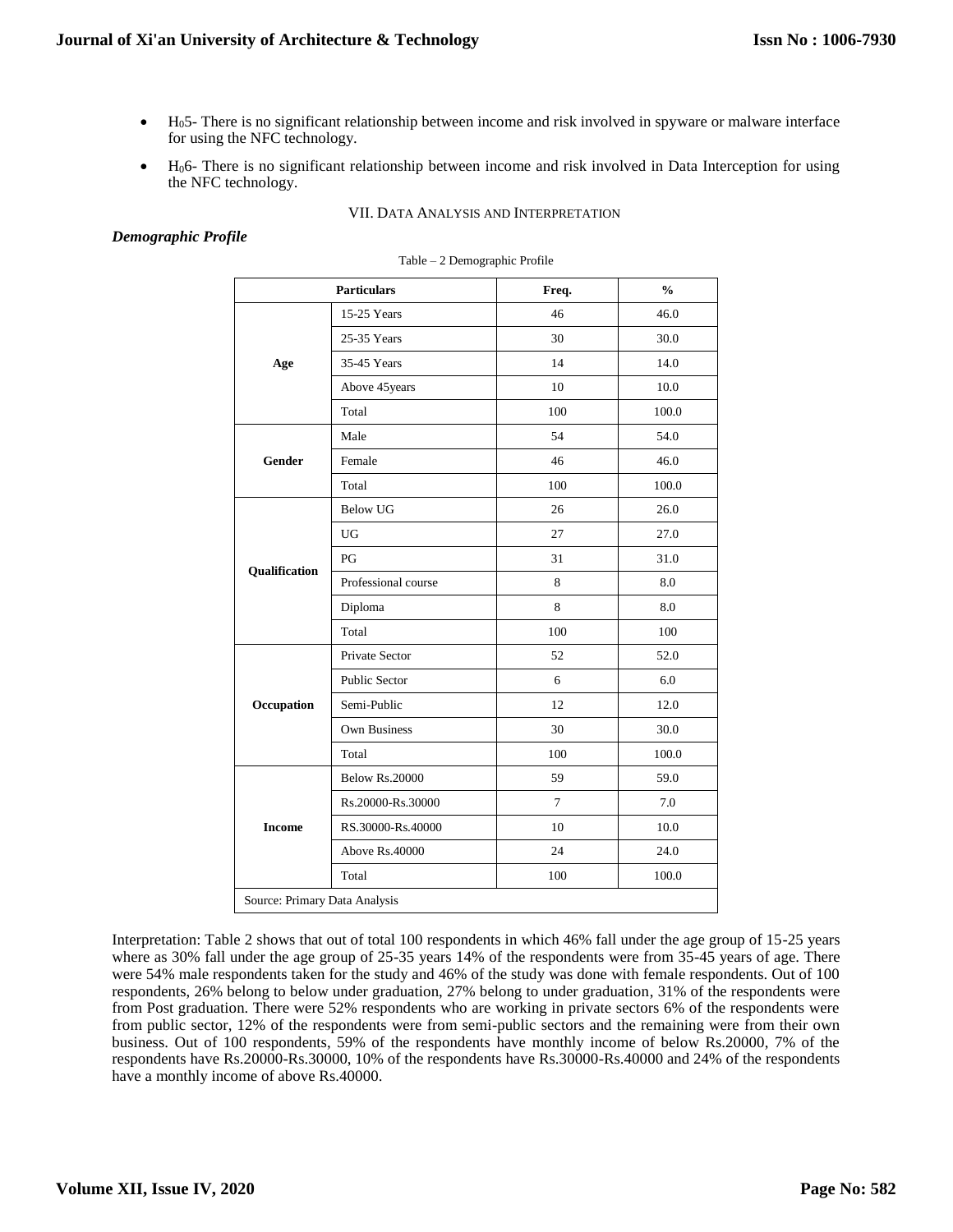# *Reliability Analysis*



Interpretation: The Cronbach's alpha value is found to be 0.956 which is found to be highly reliable and consistent.

|                      | Gender | Usage    | information | complexity |
|----------------------|--------|----------|-------------|------------|
| Gender               |        | .107     | $.043**$    | $.031**$   |
| usage                | ۰      |          | $.860**$    | $.910**$   |
| Information          | ۰      | ٠        |             | $.844**$   |
| complexity           | ۰      | ٠        | ۰           |            |
| H0 Accepted/Rejected | ٠      | Accepted | Rejected    | Rejected   |

| Table – 4 Correlation Analysis |  |
|--------------------------------|--|
|                                |  |

# **Interpretation:**

**H01- There is no noteworthy relationship between age and risk involved in usage by means of NFC technology.** The correlation table shows that the Pearson's coefficient of correlation value for the relationship between age and Usage is 0.107. There is no significant relationship between age and risk involved in usage. Thus the null hypothesis is accepted.

**H02- There is no noteworthy relationship between age and risk involved in Information by means of NFC technology.** The correlation table shows that the Pearson's coefficient of correlation value for the relationship between age and Information is 0.043. There is significant relationship between age and risk involved in information. Thus the alternate hypothesis is accepted.

**H03- There is no noteworthy relationship between age and risk involved in Complexity by means of NFC technology.** The correlation table shows that the Pearson's coefficient of correlation value for the relationship between age and complexity is 0.031. There is significant relationship between age and risk involved in complexity. Thus the alternate hypothesis is accepted.

# *Regression Analysis*

Further the relationship between Income and the risk enabling factors has been identified using the regression analysis.

**H04- There is no noteworthy relationship between income and risk involved in Sensitive Financial Data for using the NFC technology.**

**H05- There is no noteworthy relationship between income and risk involved in spyware or malware interface for using the NFC technology.**

**H06- There is no noteworthy relationship between income and risk involved in Data Interception for using the NFC technology.**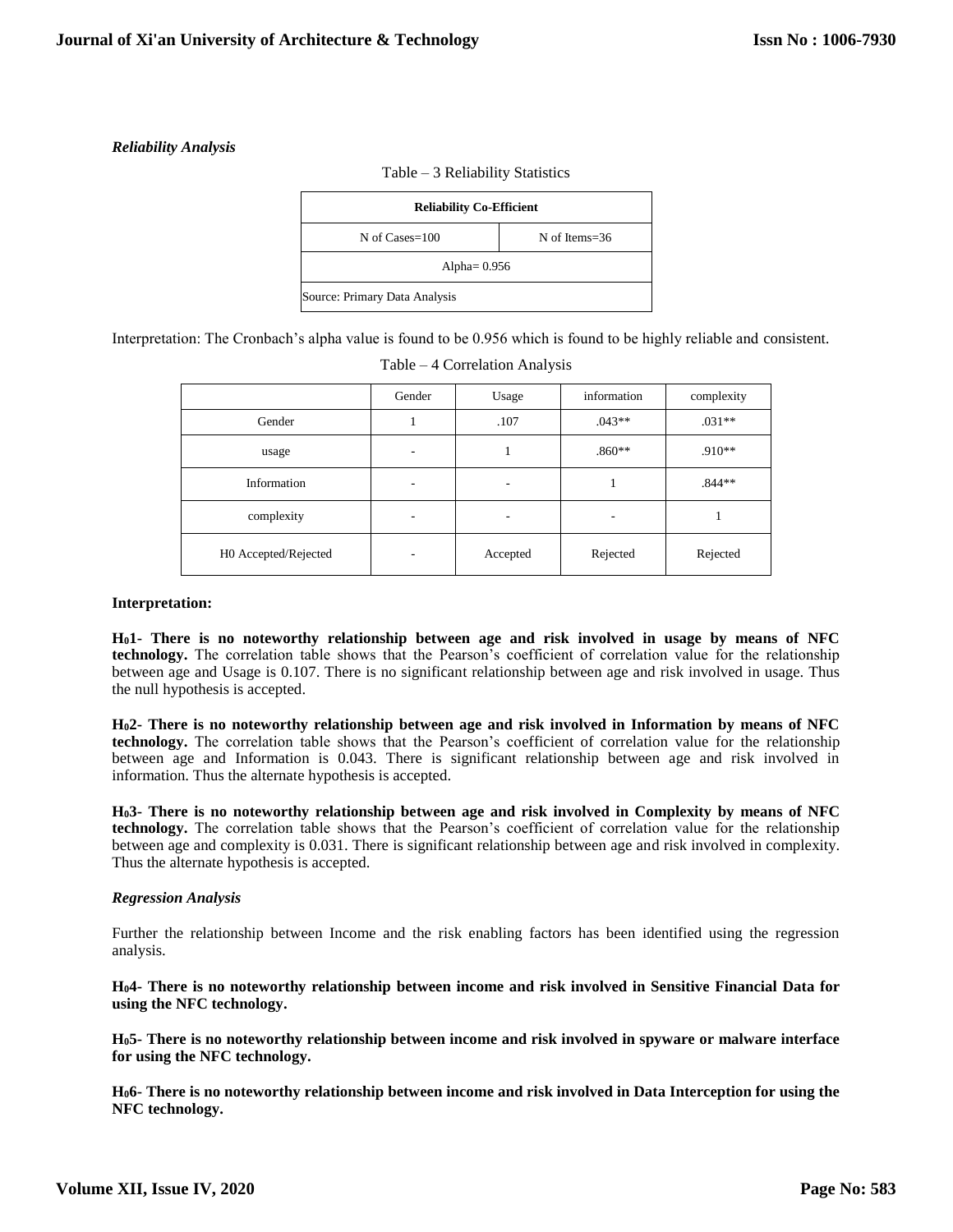|                                                                                                    |       |                 |                                    |                                      | <b>Change statistics</b>         |                 |                      |                         | H <sub>0</sub>               |
|----------------------------------------------------------------------------------------------------|-------|-----------------|------------------------------------|--------------------------------------|----------------------------------|-----------------|----------------------|-------------------------|------------------------------|
| <b>Model</b>                                                                                       | R     | <b>R</b> Square | <b>Adjusted R</b><br><b>Square</b> | Std. Error of the<br><b>Estimate</b> | <b>R</b> Square<br><b>Change</b> | <b>F</b> Change | <b>Sig. F Change</b> | <b>Durbin</b><br>Watson | Accepted/<br><b>Rejected</b> |
| 1                                                                                                  | .202a | .041            | .041                               | .693                                 | .041                             | 4.161           | .054                 | 2.230                   | Accepted                     |
| 2                                                                                                  | .279a | .078            | 069                                | .709                                 | .078                             | 8.303           | .005                 | 1.788                   | Rejected                     |
| 3                                                                                                  | .304a | .092            | .083                               | .611                                 | .092                             | 9.944           | .002                 | 2.178                   | Rejected                     |
| Predictors: (Constant): Income                                                                     |       |                 |                                    |                                      |                                  |                 |                      |                         |                              |
| Dependent Variable: Sensitive Financial Data, Spyware and Malware Interface, Data Interception.    |       |                 |                                    |                                      |                                  |                 |                      |                         |                              |
| $** 0.01$ significant level; $* 0.05$ significant level.                                           |       |                 |                                    |                                      |                                  |                 |                      |                         |                              |
| Source Primary Data Analysis                                                                       |       |                 |                                    |                                      |                                  |                 |                      |                         |                              |
| Model1- Sensitive Financial Data; Model2- Spyware and Malware Interface, Model3- Data Interception |       |                 |                                    |                                      |                                  |                 |                      |                         |                              |

|  |  |  | Table – 5 Model Summary |
|--|--|--|-------------------------|
|--|--|--|-------------------------|

**Interpretation:** The above shows the regression analysis of the Dependent variable: Sensitive Financial Data, Spyware and Malware Interface and Data Interception. Independent variable: Income. The R square change value for model 1 is 0.041, which shows that only 4.1% of the variation in the Risk of NFC technology among consumers which is significant at 0.05 levels. The R square change value for model 2 is 0.078, which shows that 7.8% of the variation in the risk of NFC technology among consumers which is significant at 0.05 level. The R square change value for model 3 is 0.092, which shows that 9.2% of the variation in the risk of NFC technology among consumers which is significant at 0.05 level. The Durbin-Watson 1.778 which is more than one and not greater than three also supports this regression model. Stepwise multiple regressions were performed taking Income independent variables and Sensitive Financial Data, Spyware and Malware Interface and Data Interception understanding as dependent variable. The three dimensions of Risk factor for NFC technology such as Sensitive Financial Data, Spyware and Malware Interface and Data Interception emerged as the significant predictors of NFC technology. For model 1 multiple determination factor R square (Goodness of fit) value is 0.041, F-value of the regression is 4.161 ( $p = 0.00$ ) and Factor R of multiple cross-correlation 20.2 percent shows high cross correlation which is less than the acceptance level of 0.01. For model 2 multiple determination factor R square (Goodness of fit) value is 0.078, Fvalue of the regression is 8.303 ( $p = 0.04$ ) and Factor R of multiple cross-correlation 27.9 percent shows high cross correlation which is less than the acceptance level of 0.05. For model 3 multiple determination factor R square (Goodness of fit) value is 0.092, F-value of the regression is 9.944 ( $p = 0.04$ ) and Factor R of multiple crosscorrelation 30.4 percent shows high cross correlation which is less than the acceptance level of 0.05.

|                | Model                                                                                             | <b>Sum of Squares</b> | Df | <b>Mean Square</b> | $\mathbf F$ | Sig.              |  |  |
|----------------|---------------------------------------------------------------------------------------------------|-----------------------|----|--------------------|-------------|-------------------|--|--|
|                | Regression                                                                                        | 1.996                 |    | 1.996              | 4.161       | .054b             |  |  |
| $\mathbf{I}$   | Residual                                                                                          | 47.004                | 98 | .480               |             |                   |  |  |
|                | Total                                                                                             | 49.000                | 99 |                    |             |                   |  |  |
| $\overline{c}$ | Regression                                                                                        | 4.174                 | л  | 4.174              | 8.303       | .005 <sub>b</sub> |  |  |
|                | Residual                                                                                          | 49.266                | 98 | .503               |             |                   |  |  |
|                | Total                                                                                             | 53.440                | 99 |                    |             |                   |  |  |
|                | Regression                                                                                        | 3.718                 |    | 3.718              | 9.944       | .002 <sub>b</sub> |  |  |
| 3              | Residual                                                                                          | 36.642                | 98 | .374               |             |                   |  |  |
|                | Total                                                                                             | 40.360                | 99 |                    |             |                   |  |  |
|                | a. Dependent Variable: Sensitive Financial Data, Spyware and Malware Interface, Data Interception |                       |    |                    |             |                   |  |  |

Table – 6 ANOVA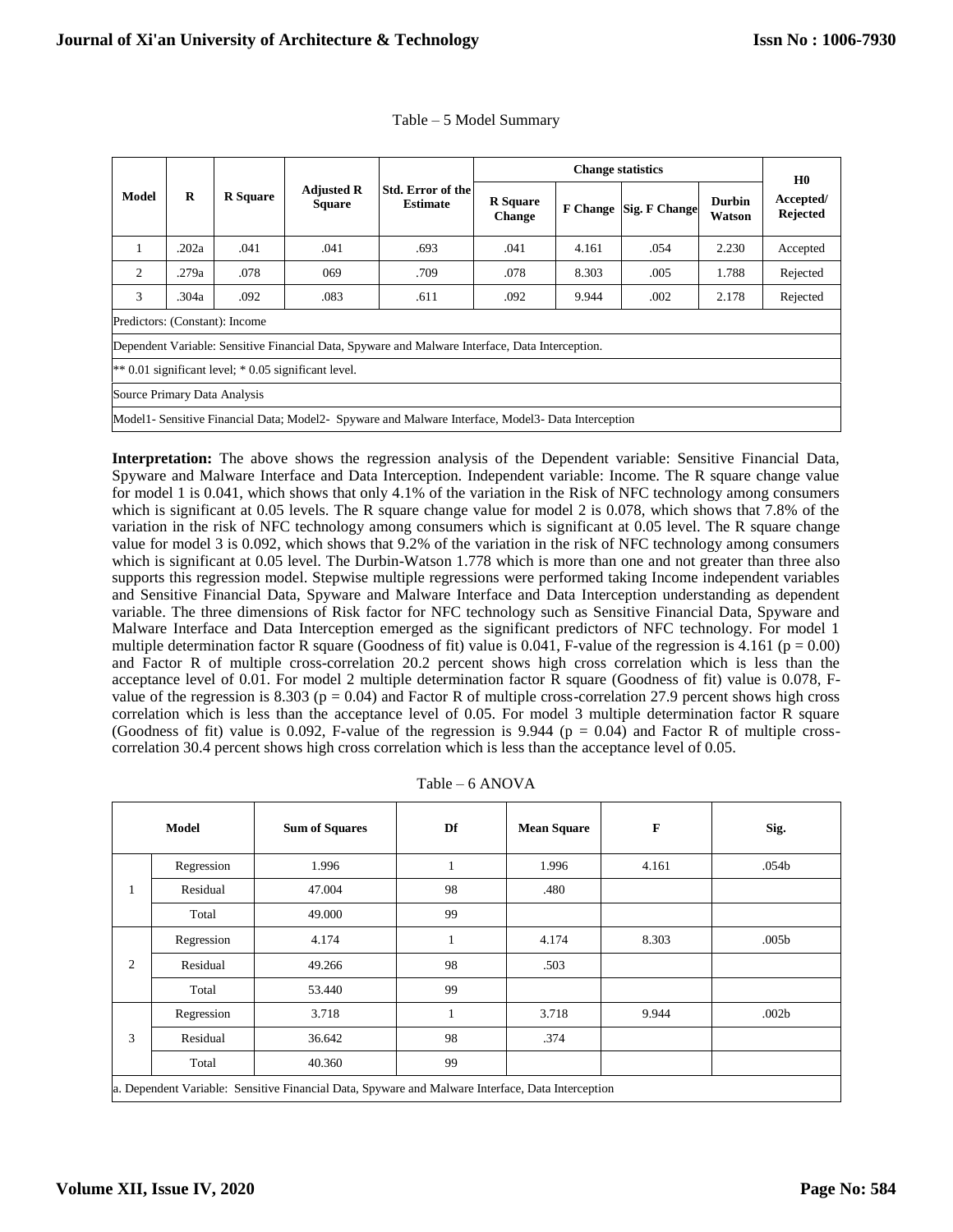| b. Predictors: (Constant), Income |  |
|-----------------------------------|--|
| Source: Primary Data Analysis     |  |

**Interpretation:** The hypotheses are further tested by ANOVA. In model 1, the F value and significance value, p indicates that there is no significant relationship between income and Sensitive Financial Data since, the value is greater than 0.05. Thus, the null hypothesis is accepted.

In model 2, the F value and significance value, p indicates that there is significant relationship between income and Spyware and Malware Interface since, the value is lesser than 0.05. Thus, the null hypothesis is rejected.

In model 3, the F value and significance value, p indicates that there is significant relationship between income and Data Interception since, the value is lesser than 0.05. Thus, the null hypothesis is rejected.

| Model                                               |                                                 | <b>Unstandardized Coefficients</b>                   |                   | <b>Standardized</b><br><b>Coefficients</b> | t-Value  | Sig. |
|-----------------------------------------------------|-------------------------------------------------|------------------------------------------------------|-------------------|--------------------------------------------|----------|------|
|                                                     |                                                 | B                                                    | <b>Std. Error</b> | <b>Beta</b>                                |          |      |
| 1                                                   | (Constant)                                      | 2.117                                                | .127              |                                            | 16.672   | .000 |
|                                                     | Income                                          | $-.110$                                              | .054              | $-.202$                                    | $-2.040$ | .044 |
| 2                                                   | (Constant)                                      | 2.154                                                | .130              |                                            | 16.568   | .000 |
|                                                     | Income                                          | $-159$                                               | .055              | $-.279$                                    | $-2.882$ | .005 |
| 3                                                   | (Constant)                                      | 1.876                                                | .112              |                                            | 16.735   | .000 |
|                                                     | Income                                          | $-.150$                                              | .047              | $-.304$                                    | $-3.153$ | .002 |
|                                                     | a. Dependent Variable: Sensitive Financial Data |                                                      |                   |                                            |          |      |
|                                                     |                                                 | a. Dependent Variable: Spyware and Malware Interface |                   |                                            |          |      |
| a. Dependent Variable: Data Interception            |                                                 |                                                      |                   |                                            |          |      |
| ** 0.01 significant level; * 0.05 significant level |                                                 |                                                      |                   |                                            |          |      |
| Source: Primary Data Analysis                       |                                                 |                                                      |                   |                                            |          |      |

# **Interpretation:**

3 Regression equations were derived from the Analysis.

Model 1 (Sensitive Financial Data) Y=2.117-0.110x1

Model 2 (Spyware and Malware Interface)  $Y=2.154-0.159x1$ 

Model 3 (Data Interception) Y=1.876-0.150x1

# VIII. FINDINGS FROM THE STUDY

**Demographic Profile:** The majority respondents for the study were male from the age group of 15-25 years have competed their Post-Graduate working in the private sector and earning Below Rs.20000.

**Correlation Analysis:** There is no noteworthy relationship between gender and uses for the NFC technology whereas gender and information and complexity have significant relationship between them. Gender has some impact towards the impact of the NFC technology.

**Regression Analysis:** The regression analysis further supports the correlation analysis by rejecting the null hypothesis and reinstates that Income as a predictor in explaining Sensitive Financial Data, Spyware and Malware